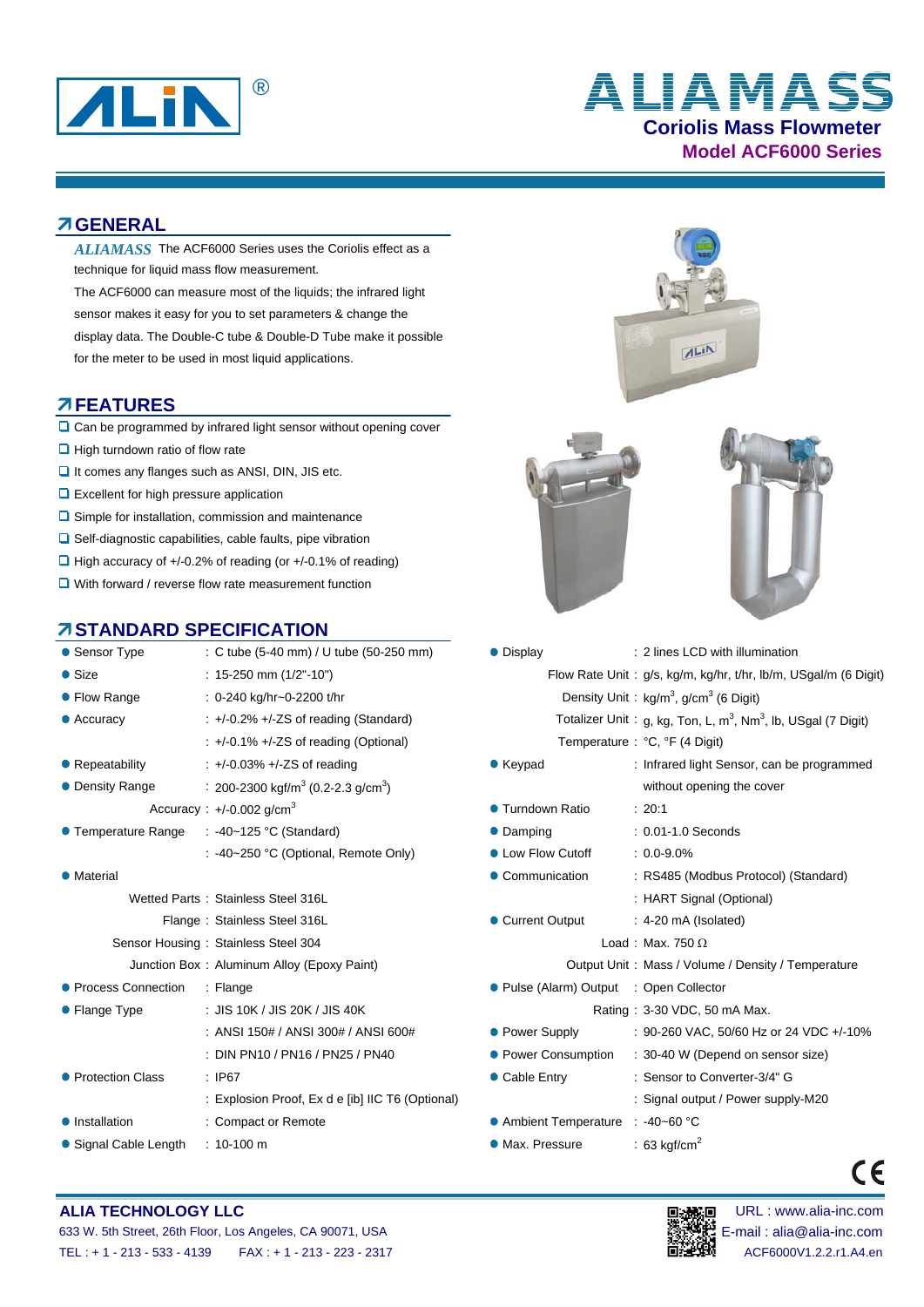#### **FLOW RANGE**

|  | Unit: kg/hr |
|--|-------------|
|  |             |

|                                                                    | <b>Normal Size</b><br><b>Flow Rate &amp; Accuracy Table</b> |                   |               |                |                       |                                              |                                                            |  |
|--------------------------------------------------------------------|-------------------------------------------------------------|-------------------|---------------|----------------|-----------------------|----------------------------------------------|------------------------------------------------------------|--|
| Model<br>Code                                                      | <b>Inch</b>                                                 | <b>Minimum</b>    | <b>Normal</b> | <b>Maximum</b> | <b>Zero Stability</b> | <b>Temperature Effect</b><br>%Flow Rate / °C | <b>Pressure Effect</b><br>%Flow Rate / kgf/cm <sup>2</sup> |  |
| 015S                                                               | $1/2$ "(S)                                                  | 24                | 240           | 480            | 0.045                 |                                              |                                                            |  |
| 0015                                                               | 1/2"                                                        | 100               | 1,000         | 2,000          | 0.17                  |                                              |                                                            |  |
| 015L                                                               | $1/2$ "(L)                                                  | 300               | 3,000         | 6,000          | 0.40                  | $+/-0.000125$                                | $-0.001$                                                   |  |
| 0020                                                               | 3/4"                                                        | 300               | 3,000         | 6,000          | 0.40                  |                                              |                                                            |  |
| 0025                                                               | 1"                                                          | 630               | 6,300         | 12,600         | 0.90                  |                                              |                                                            |  |
| 0040                                                               | $1 - 1/2"$                                                  | 1,710             | 17,100        | 34,200         | 2.40                  |                                              | $-0.003$                                                   |  |
| 0050                                                               | 2"                                                          | 6,330             | 63,300        | 126,600        | 8.30                  |                                              | $-0.011$                                                   |  |
| 0065                                                               | $2 - 1/2"$                                                  | 6,330             | 63,300        | 126,600        | 8.30                  | $+/-0.0005$                                  |                                                            |  |
| 0080                                                               | 3"                                                          | 16,100            | 161,000       | 322,000        | 19.0                  |                                              | $-0.025$                                                   |  |
| 0100                                                               | 4"                                                          | 16,100            | 161,000       | 322,000        | 19.0                  |                                              |                                                            |  |
| 100L                                                               | 4" (L)                                                      | 36,200            | 362,000       | 724,000        | 48.0                  |                                              |                                                            |  |
| 0125                                                               | 5"                                                          | 36,200<br>362,000 |               | 724.000        | 48.0                  | $+/-0.001$                                   | $-0.058$                                                   |  |
| 0150                                                               | 6"                                                          | 36,200            | 362,000       | 724,000        | 48.0                  |                                              |                                                            |  |
| 150L                                                               | 6''(L)                                                      | 55,300            | 553,000       | 1,106,000      | 78.0                  | $+/-0.0025$<br>$-0.035$                      |                                                            |  |
| 0200                                                               | 8"                                                          | 55,300            | 553,000       | 1,106,000      | 78.0                  |                                              |                                                            |  |
| 200L                                                               | 8''(L)                                                      | 110,000           | 1,100,000     | 2,200,000      | 156.0                 | $+/-0.0025$                                  |                                                            |  |
| 0250                                                               | 10"                                                         | 110,000           | 1,100,000     | 2,200,000      | $-0.020$<br>156.0     |                                              |                                                            |  |
| Accuracy Between Minimum - Maximum is +/-0.2% (+/-0.1%) of Reading |                                                             |                   |               |                |                       |                                              |                                                            |  |

# **PRESSURE LOSS**



# **WIRING DIAGRAM**

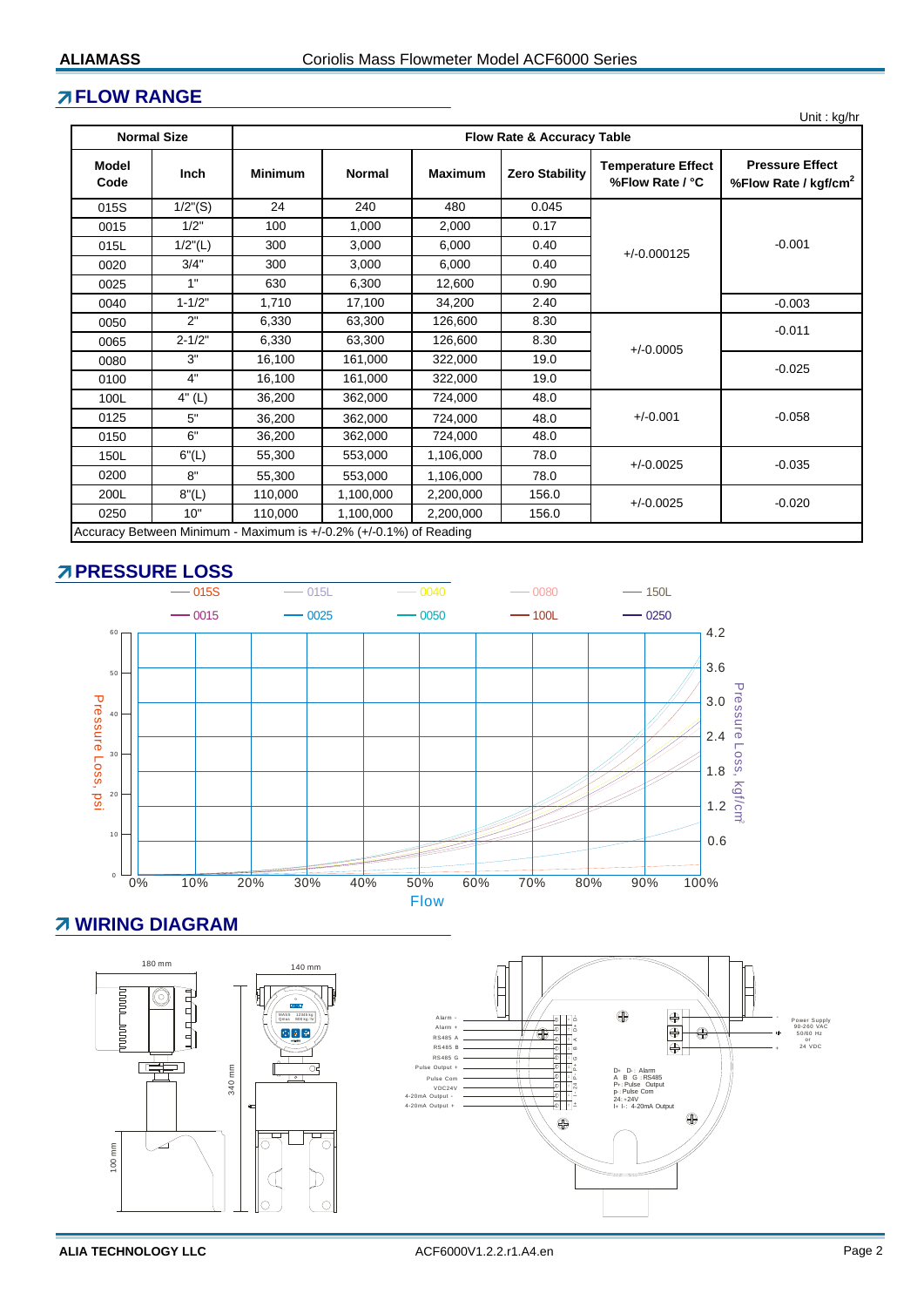# **ZDIMENSIONS**

|            | Normal Size | Standard<br>Pressure | Dimensions (mm) |      |     |      |     |     | Sensor Weight<br>Remote Type |      |
|------------|-------------|----------------------|-----------------|------|-----|------|-----|-----|------------------------------|------|
| mm         | Inch        | kgf/cm <sup>2</sup>  | L               | A    | B   | C    | н   | H1  | E                            | kg   |
| <b>15S</b> | 1/2"        |                      | 310             | 170  | 168 | 123  | 347 | 273 | 55                           | 6.3  |
| 15         | 1/2"        | 40                   | 162             | 320  | 170 | 223  | 436 | 357 | 76                           | 6.5  |
| 15L        | 1/2"        |                      | 162             | 370  | 190 | 250  | 458 | 379 | 94                           | 7.5  |
| 25         | 1"          |                      | 202             | 480  | 265 | 337  | 540 | 460 | 114                          | 11   |
| 40         | 1.5"        |                      | 274             | 615  | 295 | 383  | 563 | 513 | 146                          | 21.5 |
| 50/65      | $2" - 2.5"$ |                      | 562/570         | 460  | 595 | 702  | 930 | 847 | 201                          | 46   |
| 80/100     | $3" - 4"$   |                      | 850 / 864       | 774  |     | 937  | 310 |     | 214                          | 89   |
| 100L / 150 | $4" - 6"$   |                      | 890/910         | 824  |     | 1135 | 285 |     | 264                          | 208  |
| 150L / 200 | $6" - 8"$   |                      | 1090 / 1116     | 950  |     | 1050 | 285 |     | 290                          | 248  |
| 200L / 250 | $8" - 10"$  |                      | 1206 / 1240     | 1000 |     | 1407 | 287 |     | 380                          | 365  |

Note: Standard Dimension L only for DIN flange





CH1 A

L









DN50-DN65 DN50-DN65 A